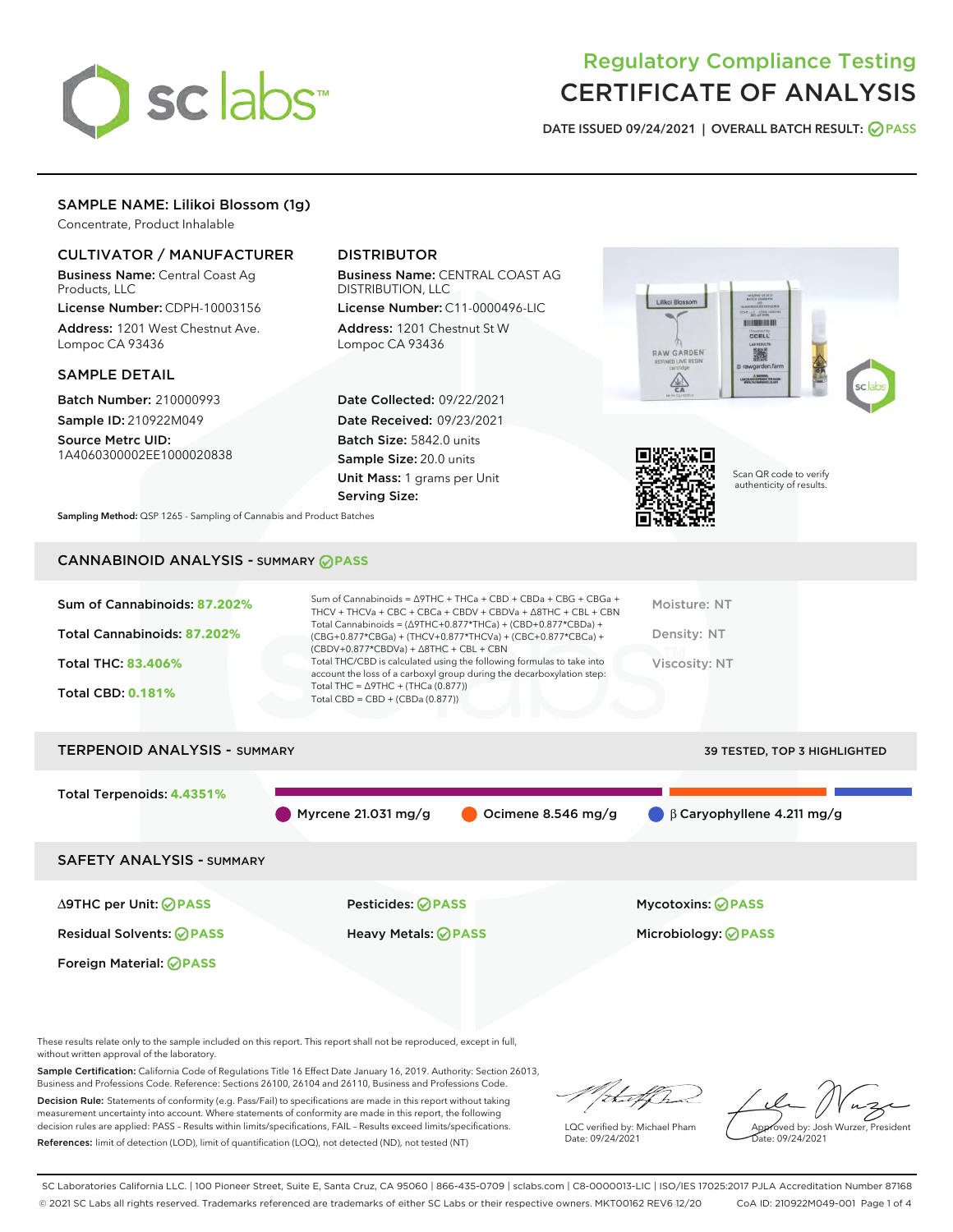



LILIKOI BLOSSOM (1G) | DATE ISSUED 09/24/2021 | OVERALL BATCH RESULT: **⊘** PASS

#### CANNABINOID TEST RESULTS - 09/24/2021 2 PASS

Tested by high-performance liquid chromatography with diode-array detection (HPLC-DAD). **Method:** QSP 1157 - Analysis of Cannabinoids by HPLC-DAD

#### TOTAL CANNABINOIDS: **87.202%**

Total Cannabinoids (Total THC) + (Total CBD) + (Total CBG) + (Total THCV) + (Total CBC) + (Total CBDV) + ∆8THC + CBL + CBN

TOTAL THC: **83.406%** Total THC (∆9THC+0.877\*THCa)

TOTAL CBD: **0.181%**

Total CBD (CBD+0.877\*CBDa)

TOTAL CBG: 3.155% Total CBG (CBG+0.877\*CBGa)

TOTAL THCV: 0.33% Total THCV (THCV+0.877\*THCVa)

TOTAL CBC: ND Total CBC (CBC+0.877\*CBCa)

TOTAL CBDV: ND Total CBDV (CBDV+0.877\*CBDVa)

| <b>COMPOUND</b>  | LOD/LOQ<br>(mg/g)          | <b>MEASUREMENT</b><br><b>UNCERTAINTY</b><br>(mg/g) | <b>RESULT</b><br>(mg/g) | <b>RESULT</b><br>(%) |
|------------------|----------------------------|----------------------------------------------------|-------------------------|----------------------|
| <b>A9THC</b>     | 0.06 / 0.26                | ±28.692                                            | 834.06                  | 83.406               |
| <b>CBG</b>       | 0.06 / 0.19                | ±1.243                                             | 31.55                   | 3.155                |
| <b>THCV</b>      | 0.1 / 0.2                  | ±0.16                                              | 3.3                     | 0.33                 |
| <b>CBD</b>       | 0.07/0.29                  | ±0.084                                             | 1.81                    | 0.181                |
| <b>CBN</b>       | 0.1/0.3                    | ±0.08                                              | 1.3                     | 0.13                 |
| $\triangle$ 8THC | 0.1/0.4                    | N/A                                                | <b>ND</b>               | <b>ND</b>            |
| <b>THCa</b>      | 0.05/0.14                  | N/A                                                | <b>ND</b>               | <b>ND</b>            |
| <b>THCVa</b>     | 0.07/0.20                  | N/A                                                | <b>ND</b>               | <b>ND</b>            |
| <b>CBDa</b>      | 0.02/0.19                  | N/A                                                | <b>ND</b>               | <b>ND</b>            |
| <b>CBDV</b>      | 0.04 / 0.15                | N/A                                                | <b>ND</b>               | <b>ND</b>            |
| <b>CBDVa</b>     | 0.03/0.53                  | N/A                                                | <b>ND</b>               | <b>ND</b>            |
| <b>CBGa</b>      | 0.1/0.2                    | N/A                                                | <b>ND</b>               | <b>ND</b>            |
| <b>CBL</b>       | 0.06 / 0.24                | N/A                                                | <b>ND</b>               | <b>ND</b>            |
| <b>CBC</b>       | 0.2 / 0.5                  | N/A                                                | <b>ND</b>               | <b>ND</b>            |
| <b>CBCa</b>      | 0.07 / 0.28                | N/A                                                | <b>ND</b>               | <b>ND</b>            |
|                  | <b>SUM OF CANNABINOIDS</b> |                                                    | 872.02 mg/g             | 87.202%              |

#### **UNIT MASS: 1 grams per Unit**

| ∆9THC per Unit                                                                            | 1120 per-package limit | 834.06 mg/unit<br><b>PASS</b> |  |  |  |
|-------------------------------------------------------------------------------------------|------------------------|-------------------------------|--|--|--|
| <b>Total THC per Unit</b>                                                                 |                        | 834.06 mg/unit                |  |  |  |
| <b>CBD per Unit</b>                                                                       |                        | $1.81$ mg/unit                |  |  |  |
| <b>Total CBD per Unit</b>                                                                 |                        | $1.81$ mg/unit                |  |  |  |
| Sum of Cannabinoids<br>per Unit                                                           |                        | 872.02 mg/unit                |  |  |  |
| <b>Total Cannabinoids</b><br>per Unit                                                     |                        | 872.02 mg/unit                |  |  |  |
| <b>MOISTURE TEST RESULT</b><br><b>DENSITY TEST RESULT</b><br><b>VISCOSITY TEST RESULT</b> |                        |                               |  |  |  |

Not Tested

Not Tested

Not Tested

#### TERPENOID TEST RESULTS - 09/24/2021

Terpene analysis utilizing gas chromatography-flame ionization detection (GC-FID). **Method:** QSP 1192 - Analysis of Terpenoids by GC-FID

| <b>COMPOUND</b>         | LOD/LOQ<br>(mg/g) | <b>MEASUREMENT</b><br><b>UNCERTAINTY</b><br>(mg/g) | <b>RESULT</b><br>(mg/g)                         | <b>RESULT</b><br>$(\%)$ |
|-------------------------|-------------------|----------------------------------------------------|-------------------------------------------------|-------------------------|
| <b>Myrcene</b>          | 0.008 / 0.025     | ±0.2713                                            | 21.031                                          | 2.1031                  |
| Ocimene                 | 0.011 / 0.038     | ±0.2743                                            | 8.546                                           | 0.8546                  |
| $\beta$ Caryophyllene   | 0.004 / 0.012     | ±0.1499                                            | 4.211                                           | 0.4211                  |
| Limonene                | 0.005 / 0.016     | ±0.0454                                            | 3.177                                           | 0.3177                  |
| $\alpha$ Humulene       | 0.009/0.029       | ±0.0467                                            | 1.454                                           | 0.1454                  |
| Linalool                | 0.009 / 0.032     | ±0.0473                                            | 1.244                                           | 0.1244                  |
| trans-ß-Farnesene       | 0.008 / 0.025     | ±0.0387                                            | 1.090                                           | 0.1090                  |
| $\alpha$ Pinene         | 0.005 / 0.017     | ±0.0082                                            | 0.949                                           | 0.0949                  |
| $\beta$ Pinene          | 0.004 / 0.014     | ±0.0094                                            | 0.821                                           | 0.0821                  |
| Terpineol               | 0.016 / 0.055     | ±0.0472                                            | 0.768                                           | 0.0768                  |
| Fenchol                 | 0.010 / 0.034     | ±0.0080                                            | 0.207                                           | 0.0207                  |
| <b>Nerolidol</b>        | 0.009 / 0.028     | ±0.0124                                            | 0.197                                           | 0.0197                  |
| Valencene               | 0.009 / 0.030     | ±0.0135                                            | 0.196                                           | 0.0196                  |
| $\alpha$ Bisabolol      | 0.008 / 0.026     | ±0.0056                                            | 0.105                                           | 0.0105                  |
| <b>Borneol</b>          | 0.005 / 0.016     | ±0.0036                                            | 0.086                                           | 0.0086                  |
| Terpinolene             | 0.008 / 0.026     | ±0.0015                                            | 0.071                                           | 0.0071                  |
| Camphene                | 0.005 / 0.015     | ±0.0007                                            | 0.065                                           | 0.0065                  |
| Citronellol             | 0.003 / 0.010     | ±0.0021                                            | 0.044                                           | 0.0044                  |
| Guaiol                  | 0.009 / 0.030     | ±0.0020                                            | 0.043                                           | 0.0043                  |
| Fenchone                | 0.009 / 0.028     | ±0.0010                                            | 0.033                                           | 0.0033                  |
| Geraniol                | 0.002 / 0.007     | ±0.0006                                            | 0.013                                           | 0.0013                  |
| $\alpha$ Terpinene      | 0.005 / 0.017     | N/A                                                | <loq< th=""><th><loq< th=""></loq<></th></loq<> | <loq< th=""></loq<>     |
| $\gamma$ Terpinene      | 0.006 / 0.018     | N/A                                                | <loq< th=""><th><loq< th=""></loq<></th></loq<> | <loq< th=""></loq<>     |
| Nerol                   | 0.003 / 0.011     | N/A                                                | <loq< th=""><th><loq< th=""></loq<></th></loq<> | <loq< th=""></loq<>     |
| Caryophyllene<br>Oxide  | 0.010 / 0.033     | N/A                                                | <loq< th=""><th><loq< th=""></loq<></th></loq<> | <loq< th=""></loq<>     |
| Sabinene                | 0.004 / 0.014     | N/A                                                | <b>ND</b>                                       | <b>ND</b>               |
| $\alpha$ Phellandrene   | 0.006 / 0.020     | N/A                                                | ND                                              | <b>ND</b>               |
| 3 Carene                | 0.005 / 0.018     | N/A                                                | <b>ND</b>                                       | <b>ND</b>               |
| p-Cymene                | 0.005 / 0.016     | N/A                                                | ND                                              | <b>ND</b>               |
| Eucalyptol              | 0.006 / 0.018     | N/A                                                | <b>ND</b>                                       | <b>ND</b>               |
| Sabinene Hydrate        | 0.006 / 0.022     | N/A                                                | ND                                              | <b>ND</b>               |
| (-)-Isopulegol          | 0.005 / 0.016     | N/A                                                | ND                                              | ND                      |
| Camphor                 | 0.006 / 0.019     | N/A                                                | ND                                              | <b>ND</b>               |
| Isoborneol              | 0.004 / 0.012     | N/A                                                | ND                                              | <b>ND</b>               |
| Menthol                 | 0.008 / 0.025     | N/A                                                | ND                                              | ND                      |
| R-(+)-Pulegone          | 0.003 / 0.011     | N/A                                                | ND                                              | ND                      |
| <b>Geranyl Acetate</b>  | 0.004 / 0.014     | N/A                                                | ND                                              | <b>ND</b>               |
| $\alpha$ Cedrene        | 0.005 / 0.016     | N/A                                                | ND                                              | ND                      |
| Cedrol                  | 0.008 / 0.027     | N/A                                                | ND                                              | <b>ND</b>               |
| <b>TOTAL TERPENOIDS</b> |                   |                                                    | 44.351 mg/g                                     | 4.4351%                 |

SC Laboratories California LLC. | 100 Pioneer Street, Suite E, Santa Cruz, CA 95060 | 866-435-0709 | sclabs.com | C8-0000013-LIC | ISO/IES 17025:2017 PJLA Accreditation Number 87168 © 2021 SC Labs all rights reserved. Trademarks referenced are trademarks of either SC Labs or their respective owners. MKT00162 REV6 12/20 CoA ID: 210922M049-001 Page 2 of 4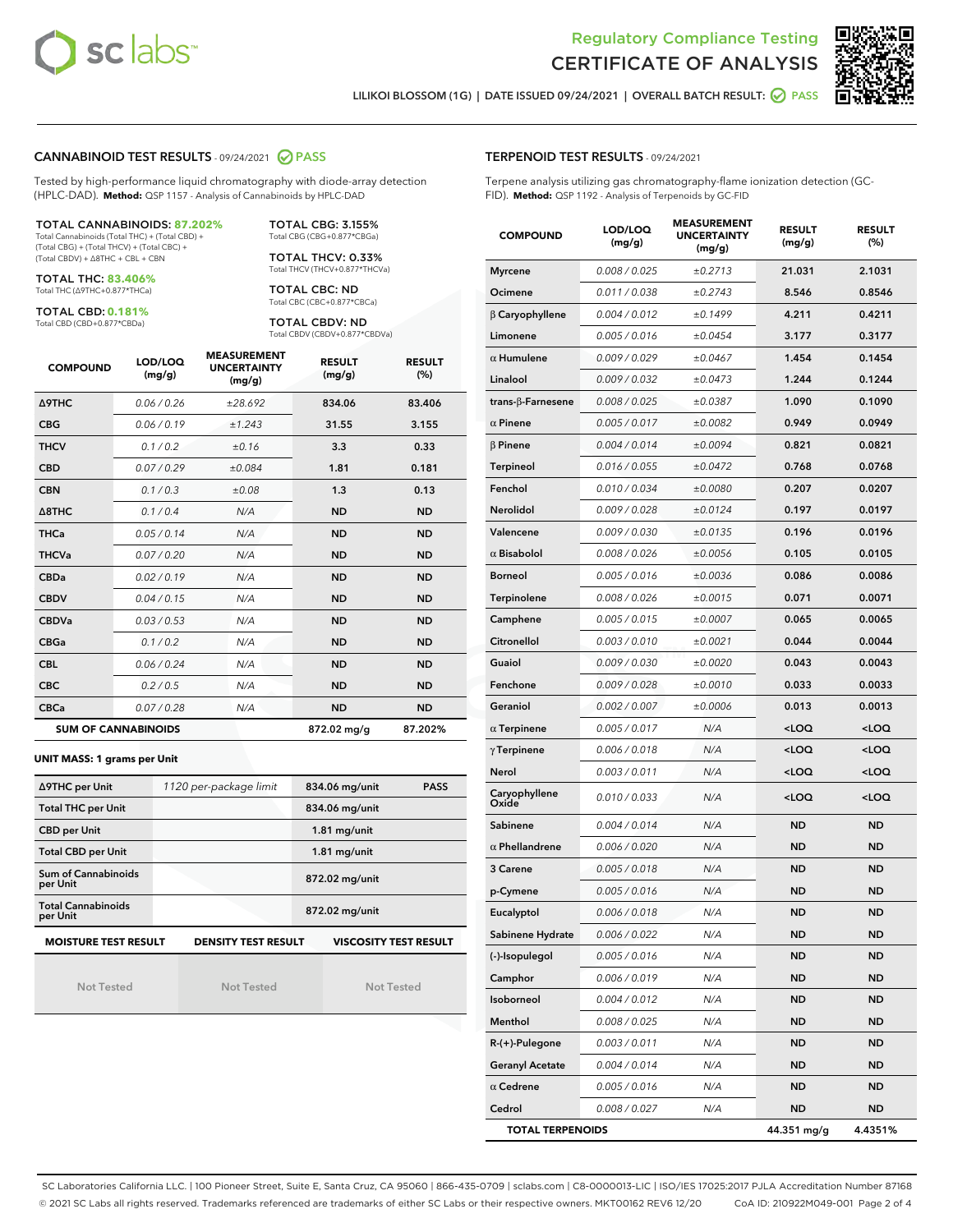



LILIKOI BLOSSOM (1G) | DATE ISSUED 09/24/2021 | OVERALL BATCH RESULT: ◎ PASS

## CATEGORY 1 PESTICIDE TEST RESULTS - 09/24/2021 2 PASS

Pesticide and plant growth regulator analysis utilizing high-performance liquid chromatography-mass spectrometry (HPLC-MS) or gas chromatography-mass spectrometry (GC-MS). \*GC-MS utilized where indicated. **Method:** QSP 1212 - Analysis of Pesticides and Mycotoxins by LC-MS or QSP 1213 - Analysis of Pesticides by GC-MS

| <b>COMPOUND</b>             | LOD/LOQ<br>$(\mu g/g)$ | <b>ACTION</b><br><b>LIMIT</b><br>$(\mu g/g)$ | <b>MEASUREMENT</b><br><b>UNCERTAINTY</b><br>$(\mu g/g)$ | <b>RESULT</b><br>$(\mu g/g)$ | <b>RESULT</b> |
|-----------------------------|------------------------|----------------------------------------------|---------------------------------------------------------|------------------------------|---------------|
| Aldicarb                    | 0.03/0.08              | $>$ LOD                                      | N/A                                                     | <b>ND</b>                    | <b>PASS</b>   |
| Carbofuran                  | 0.02 / 0.05            | $\ge$ LOD                                    | N/A                                                     | <b>ND</b>                    | <b>PASS</b>   |
| Chlordane*                  | 0.03/0.08              | $>$ LOD                                      | N/A                                                     | <b>ND</b>                    | <b>PASS</b>   |
| Chlorfenapyr*               | 0.03 / 0.10            | $\ge$ LOD                                    | N/A                                                     | <b>ND</b>                    | <b>PASS</b>   |
| Chlorpyrifos                | 0.02 / 0.06            | $\ge$ LOD                                    | N/A                                                     | <b>ND</b>                    | <b>PASS</b>   |
| Coumaphos                   | 0.02 / 0.07            | $\ge$ LOD                                    | N/A                                                     | <b>ND</b>                    | <b>PASS</b>   |
| Daminozide                  | 0.02 / 0.07            | $\ge$ LOD                                    | N/A                                                     | <b>ND</b>                    | <b>PASS</b>   |
| <b>DDVP</b><br>(Dichlorvos) | 0.03/0.09              | $\ge$ LOD                                    | N/A                                                     | <b>ND</b>                    | <b>PASS</b>   |
| <b>Dimethoate</b>           | 0.03/0.08              | $\ge$ LOD                                    | N/A                                                     | <b>ND</b>                    | <b>PASS</b>   |
| Ethoprop(hos)               | 0.03/0.10              | $\ge$ LOD                                    | N/A                                                     | <b>ND</b>                    | <b>PASS</b>   |
| Etofenprox                  | 0.02 / 0.06            | $\ge$ LOD                                    | N/A                                                     | <b>ND</b>                    | <b>PASS</b>   |
| Fenoxycarb                  | 0.03 / 0.08            | $\ge$ LOD                                    | N/A                                                     | <b>ND</b>                    | <b>PASS</b>   |
| Fipronil                    | 0.03/0.08              | $>$ LOD                                      | N/A                                                     | <b>ND</b>                    | <b>PASS</b>   |
| Imazalil                    | 0.02 / 0.06            | $\ge$ LOD                                    | N/A                                                     | <b>ND</b>                    | <b>PASS</b>   |
| Methiocarb                  | 0.02 / 0.07            | $\ge$ LOD                                    | N/A                                                     | <b>ND</b>                    | <b>PASS</b>   |
| Methyl<br>parathion         | 0.03/0.10              | $\ge$ LOD                                    | N/A                                                     | <b>ND</b>                    | <b>PASS</b>   |
| <b>Mevinphos</b>            | 0.03/0.09              | $\ge$ LOD                                    | N/A                                                     | <b>ND</b>                    | <b>PASS</b>   |
| Paclobutrazol               | 0.02 / 0.05            | $>$ LOD                                      | N/A                                                     | <b>ND</b>                    | <b>PASS</b>   |
| Propoxur                    | 0.03/0.09              | $\ge$ LOD                                    | N/A                                                     | <b>ND</b>                    | <b>PASS</b>   |
| Spiroxamine                 | 0.03 / 0.08            | $\ge$ LOD                                    | N/A                                                     | <b>ND</b>                    | <b>PASS</b>   |
| Thiacloprid                 | 0.03/0.10              | $\ge$ LOD                                    | N/A                                                     | <b>ND</b>                    | <b>PASS</b>   |
|                             |                        |                                              |                                                         |                              |               |

#### CATEGORY 2 PESTICIDE TEST RESULTS - 09/24/2021 @ PASS

| <b>COMPOUND</b>          | LOD/LOO<br>$(\mu g/g)$ | <b>ACTION</b><br>LIMIT<br>$(\mu g/g)$ | <b>MEASUREMENT</b><br><b>UNCERTAINTY</b><br>$(\mu g/g)$ | <b>RESULT</b><br>$(\mu g/g)$ | <b>RESULT</b> |  |
|--------------------------|------------------------|---------------------------------------|---------------------------------------------------------|------------------------------|---------------|--|
| Abamectin                | 0.03/0.10              | 0.1                                   | N/A                                                     | <b>ND</b>                    | <b>PASS</b>   |  |
| Acephate                 | 0.02/0.07              | 0.1                                   | N/A                                                     | <b>ND</b>                    | <b>PASS</b>   |  |
| Acequinocyl              | 0.02/0.07              | 0.1                                   | N/A                                                     | <b>ND</b>                    | <b>PASS</b>   |  |
| Acetamiprid              | 0.02 / 0.05            | 0.1                                   | N/A                                                     | <b>ND</b>                    | <b>PASS</b>   |  |
| Azoxystrobin             | 0.02/0.07              | 0.1                                   | N/A                                                     | <b>ND</b>                    | <b>PASS</b>   |  |
| <b>Bifenazate</b>        | 0.01 / 0.04            | 0.1                                   | N/A                                                     | <b>ND</b>                    | <b>PASS</b>   |  |
| <b>Bifenthrin</b>        | 0.02 / 0.05            | 3                                     | N/A                                                     | <b>ND</b>                    | <b>PASS</b>   |  |
| <b>Boscalid</b>          | 0.03/0.09              | 0.1                                   | N/A                                                     | <b>ND</b>                    | <b>PASS</b>   |  |
| Captan                   | 0.19/0.57              | 0.7                                   | N/A                                                     | <b>ND</b>                    | <b>PASS</b>   |  |
| Carbaryl                 | 0.02/0.06              | 0.5                                   | N/A                                                     | <b>ND</b>                    | <b>PASS</b>   |  |
| Chlorantranilip-<br>role | 0.04/0.12              | 10                                    | N/A                                                     | <b>ND</b>                    | <b>PASS</b>   |  |
| Clofentezine             | 0.03/0.09              | 0.1                                   | N/A                                                     | <b>ND</b>                    | <b>PASS</b>   |  |

| <b>CATEGORY 2 PESTICIDE TEST RESULTS</b> - 09/24/2021 continued |  |
|-----------------------------------------------------------------|--|
|-----------------------------------------------------------------|--|

| <b>COMPOUND</b>               | LOD/LOQ<br>(µg/g) | <b>ACTION</b><br>LIMIT<br>$(\mu g/g)$ | <b>MEASUREMENT</b><br><b>UNCERTAINTY</b><br>$(\mu g/g)$ | <b>RESULT</b><br>(µg/g) | <b>RESULT</b> |
|-------------------------------|-------------------|---------------------------------------|---------------------------------------------------------|-------------------------|---------------|
| Cyfluthrin                    | 0.12 / 0.38       | 2                                     | N/A                                                     | <b>ND</b>               | <b>PASS</b>   |
| Cypermethrin                  | 0.11 / 0.32       | $\mathcal{I}$                         | N/A                                                     | <b>ND</b>               | <b>PASS</b>   |
| Diazinon                      | 0.02 / 0.05       | 0.1                                   | N/A                                                     | <b>ND</b>               | <b>PASS</b>   |
| Dimethomorph                  | 0.03 / 0.09       | 2                                     | N/A                                                     | <b>ND</b>               | <b>PASS</b>   |
| Etoxazole                     | 0.02 / 0.06       | 0.1                                   | N/A                                                     | <b>ND</b>               | <b>PASS</b>   |
| Fenhexamid                    | 0.03 / 0.09       | 0.1                                   | N/A                                                     | <b>ND</b>               | <b>PASS</b>   |
| Fenpyroximate                 | 0.02 / 0.06       | 0.1                                   | N/A                                                     | <b>ND</b>               | <b>PASS</b>   |
| Flonicamid                    | 0.03 / 0.10       | 0.1                                   | N/A                                                     | <b>ND</b>               | <b>PASS</b>   |
| Fludioxonil                   | 0.03 / 0.10       | 0.1                                   | N/A                                                     | <b>ND</b>               | <b>PASS</b>   |
| Hexythiazox                   | 0.02 / 0.07       | 0.1                                   | N/A                                                     | <b>ND</b>               | <b>PASS</b>   |
| Imidacloprid                  | 0.04 / 0.11       | 5                                     | N/A                                                     | <b>ND</b>               | <b>PASS</b>   |
| Kresoxim-methyl               | 0.02 / 0.07       | 0.1                                   | N/A                                                     | <b>ND</b>               | <b>PASS</b>   |
| Malathion                     | 0.03 / 0.09       | 0.5                                   | N/A                                                     | <b>ND</b>               | <b>PASS</b>   |
| Metalaxyl                     | 0.02 / 0.07       | $\overline{c}$                        | N/A                                                     | <b>ND</b>               | <b>PASS</b>   |
| Methomyl                      | 0.03 / 0.10       | $\mathcal{I}$                         | N/A                                                     | <b>ND</b>               | <b>PASS</b>   |
| Myclobutanil                  | 0.03 / 0.09       | 0.1                                   | N/A                                                     | <b>ND</b>               | <b>PASS</b>   |
| Naled                         | 0.02 / 0.07       | 0.1                                   | N/A                                                     | <b>ND</b>               | <b>PASS</b>   |
| Oxamyl                        | 0.04 / 0.11       | 0.5                                   | N/A                                                     | <b>ND</b>               | <b>PASS</b>   |
| Pentachloronitro-<br>benzene* | 0.03/0.09         | 0.1                                   | N/A                                                     | <b>ND</b>               | <b>PASS</b>   |
| Permethrin                    | 0.04 / 0.12       | 0.5                                   | N/A                                                     | <b>ND</b>               | <b>PASS</b>   |
| Phosmet                       | 0.03 / 0.10       | 0.1                                   | N/A                                                     | <b>ND</b>               | <b>PASS</b>   |
| Piperonylbu-<br>toxide        | 0.02 / 0.07       | 3                                     | N/A                                                     | <b>ND</b>               | <b>PASS</b>   |
| Prallethrin                   | 0.03 / 0.08       | 0.1                                   | N/A                                                     | <b>ND</b>               | <b>PASS</b>   |
| Propiconazole                 | 0.02 / 0.07       | 0.1                                   | N/A                                                     | <b>ND</b>               | <b>PASS</b>   |
| Pyrethrins                    | 0.04 / 0.12       | 0.5                                   | N/A                                                     | <b>ND</b>               | <b>PASS</b>   |
| Pyridaben                     | 0.02 / 0.07       | 0.1                                   | N/A                                                     | <b>ND</b>               | <b>PASS</b>   |
| Spinetoram                    | 0.02 / 0.07       | 0.1                                   | N/A                                                     | <b>ND</b>               | <b>PASS</b>   |
| Spinosad                      | 0.02 / 0.07       | 0.1                                   | N/A                                                     | <b>ND</b>               | <b>PASS</b>   |
| Spiromesifen                  | 0.02 / 0.05       | 0.1                                   | N/A                                                     | <b>ND</b>               | <b>PASS</b>   |
| Spirotetramat                 | 0.02 / 0.06       | 0.1                                   | N/A                                                     | <b>ND</b>               | <b>PASS</b>   |
| Tebuconazole                  | 0.02 / 0.07       | 0.1                                   | N/A                                                     | <b>ND</b>               | <b>PASS</b>   |
| Thiamethoxam                  | 0.03 / 0.10       | 5                                     | N/A                                                     | <b>ND</b>               | <b>PASS</b>   |
| Trifloxystrobin               | 0.03 / 0.08       | 0.1                                   | N/A                                                     | <b>ND</b>               | <b>PASS</b>   |

SC Laboratories California LLC. | 100 Pioneer Street, Suite E, Santa Cruz, CA 95060 | 866-435-0709 | sclabs.com | C8-0000013-LIC | ISO/IES 17025:2017 PJLA Accreditation Number 87168 © 2021 SC Labs all rights reserved. Trademarks referenced are trademarks of either SC Labs or their respective owners. MKT00162 REV6 12/20 CoA ID: 210922M049-001 Page 3 of 4